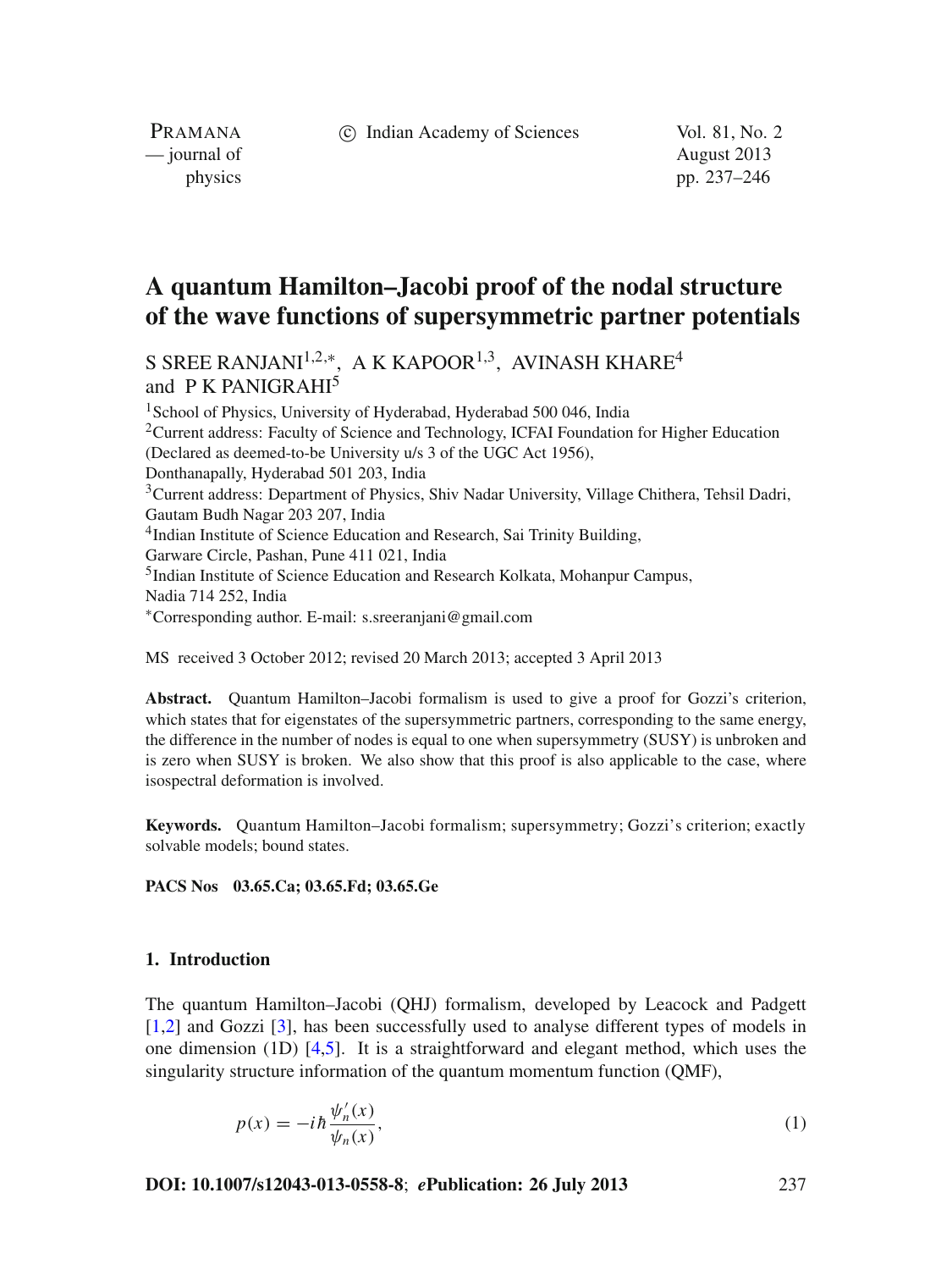*S Sree Ranjani et al*

to obtain the eigenvalues and eigenfunctions for a given potential, without solving the differential equation. Here,  $\psi_n(x)$  is the solution of the Schrödinger equation. Using this method one can tackle complicated potentials, after suitable point canonical transformations. The use of the singularity structure information has provided interesting insights into the models studied  $[6–10]$  $[6–10]$  $[6–10]$ , which include the new rational potentials with exceptional polynomials as solutions [\[11](#page-9-1)[–13](#page-9-2)]. For supersymmetric one-dimensional ES potentials [\[14](#page-9-3)[,15](#page-9-4)], the singularity structure of the QMF provided a link to the exactness of the SWKB integral [\[13](#page-9-2)[,16\]](#page-9-5). In addition, for potentials exhibiting the two phases of supersymmetry (SUSY), the parameter regimes where SUSY is unbroken and broken arose naturally within this formalism [\[17\]](#page-9-6). Rasinariu *et al* [\[18\]](#page-9-7) have studied the relation between the QHJ formalism and the shape invariance (SI) property exhibited by all ES models in one dimension. They showed that the SI condition translates to fractional linear relations among the QMFs.

In this paper, we examine the phases of SUSY and provide a proof for Gozzi's criterion [\[19](#page-9-8)] using the QHJ machinery. Gozzi showed that when SUSY is unbroken, the difference of nodes corresponding to isospectral eigenfunctions of the partner potentials is one and it is equal to zero when SUSY is broken [\[19](#page-9-8)]. Given the eigenfunctions of the partner potentials, it is difficult to see this relation between the nodes of isospectral eigenfunctions. We give a proof for Gozzi's criterion when SUSY is unbroken. This general proof breaks down when SUSY is broken and hence we are forced to analyse explicit potentials with broken SUSY [\[20\]](#page-9-9) and demonstrate that the difference of nodes is zero for each case individually. This proof has interesting implications for the pair of potentials, where one potential is constructed by the isospectral deformation of an existing potential [\[15\]](#page-9-4). These potentials are isospectral partners, but are in general non-shape invariant.

In the next section, we give a brief summary of the QHJ formalism and SUSY. This is followed by the proof for Gozzi's criterion and its implications for the partners, involving isospectral deformation. Subsequently, we take explicit example of potentials, having broken SUSY between them and show how to apply our proof to such cases.

#### **2. Quantum Hamilton–Jacobi formalism**

The QMF defined by [\(1\)](#page-0-0) satisfies the Riccati equation

<span id="page-1-0"></span>
$$
p^{2}(x) - i\hbar p'(x) = 2m(E - V(x)),
$$
\n(2)

and the quantization condition,

$$
\frac{1}{2\pi} \oint_C p(x) dx = n\hbar,
$$
\n(3)

defined in terms of  $p(x)$  is exact. Here, the contour *C* encloses the *n* moving poles of  $p(x)$ , located in the classical region, corresponding to the nodes of the wave function  $\psi_n(x)$  prescribed by the oscillation theorem. By calculating the above contour integral in terms of the singularities of  $p(x)$  located outside *C*, one can obtain the energy eigenvalue. These other singularities include fixed poles, which originate from the potential, and the point at infinity that is assumed to be an isolated singularity. This assumption has worked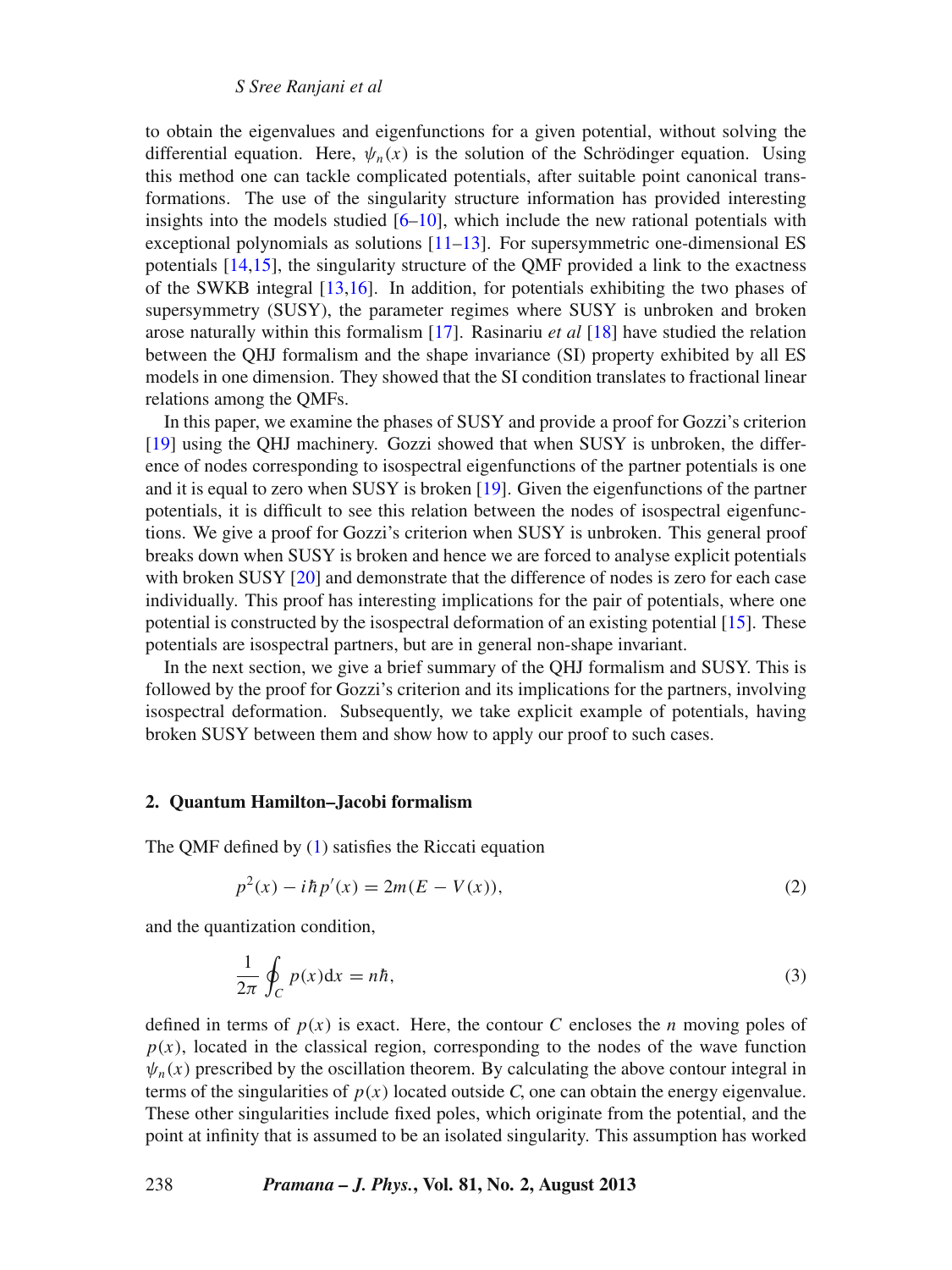for all the models studied. The residues at all the poles are double valued and one can use the boundary condition,

$$
\lim_{h \to 0} p \to p_{\text{cl}},\tag{4}
$$

to choose the right value of residue [\[1](#page-8-0)[,6](#page-8-5)]. Here,  $p_{cl}(x) = \sqrt{2m(E - V(x))}$  is the classical momentum and is defined to be positive just below the branch cut.

In order to obtain the eigenfunctions, one can write  $p(x)$  as a meromorphic function in terms of its singularities. For all the ES models studied, the meromorphic form of QMF  $(q(x) \equiv ip(x))$  turned out to be of the form

<span id="page-2-0"></span>
$$
q(x) = -W(x) + \frac{P'_n(x)}{P_n(x)},
$$
\n(5)

where  $W(x)$  is the superpotential corresponding to the potential  $V(x)$  and  $P_n(x)$  is an *n*th degree polynomial. Note that  $(5)$  is a valid solution of the QHJ equation, only if  $W(x)$  is related to a normalizable ground state. One can write the QMF in this form, only if the potential has poles as singularities. This follows from the property of the Riccati equation that the only singularities of the QMF are the moving and fixed poles. The residues at the poles can be computed using [\(2\)](#page-1-0). Hence, the well-known theorems from the theory of analytic functions [\[21\]](#page-9-10) allow us to determine the above form of the QMF. In general, to be able to complete this programme, a suitable change of variable may have to be performed. For all the ES solvable models studied including the new rational potentials with exceptional polynomial solutions, one could write  $q(x)$  in the above meromorphic form and  $P_n(x)$  turned out to be one of the classical orthogonal polynomials. Note that [\(5\)](#page-2-0) is a valid solution of the QHJ equation only if it gives rise to normalizable solutions for the ground state wave function when  $n = 0$ . Exploiting the relation between the OMF and  $\psi_n(x)$  given in [\(1\)](#page-0-0), one can obtain exact expressions for the eigenfunctions. For more details, we refer the reader to [\[7](#page-8-6)[–9\]](#page-9-11).

#### **3. Supersymmetric quantum mechanics**

Supersymmetry turned out to be a successful method to construct new ES potentials in one dimension [\[14](#page-9-3)[,15](#page-9-4)[,22](#page-9-12)]. One method is to use the property of shape invariance to construct an isospectral partner  $V_+(x)$  for a given potential  $V_-(x)$ , whose ground state energy is made zero. One can also construct the partners from the superpotential  $W(x)$  using the following relations. Setting  $\hbar = 2m = 1$ , we have

$$
V_{-}(x) = W^{2}(x) - W'(x); \qquad V_{+}(x) = W^{2}(x) + W'(x). \tag{6}
$$

The corresponding Hamiltonians are

$$
H_{-}(x) = \frac{p^2}{2m} + V_{-}(x); \qquad H_{+}(x) = \frac{p^2}{2m} + V_{+}(x). \tag{7}
$$

*Pramana – J. Phys.***, Vol. 81, No. 2, August 2013** 239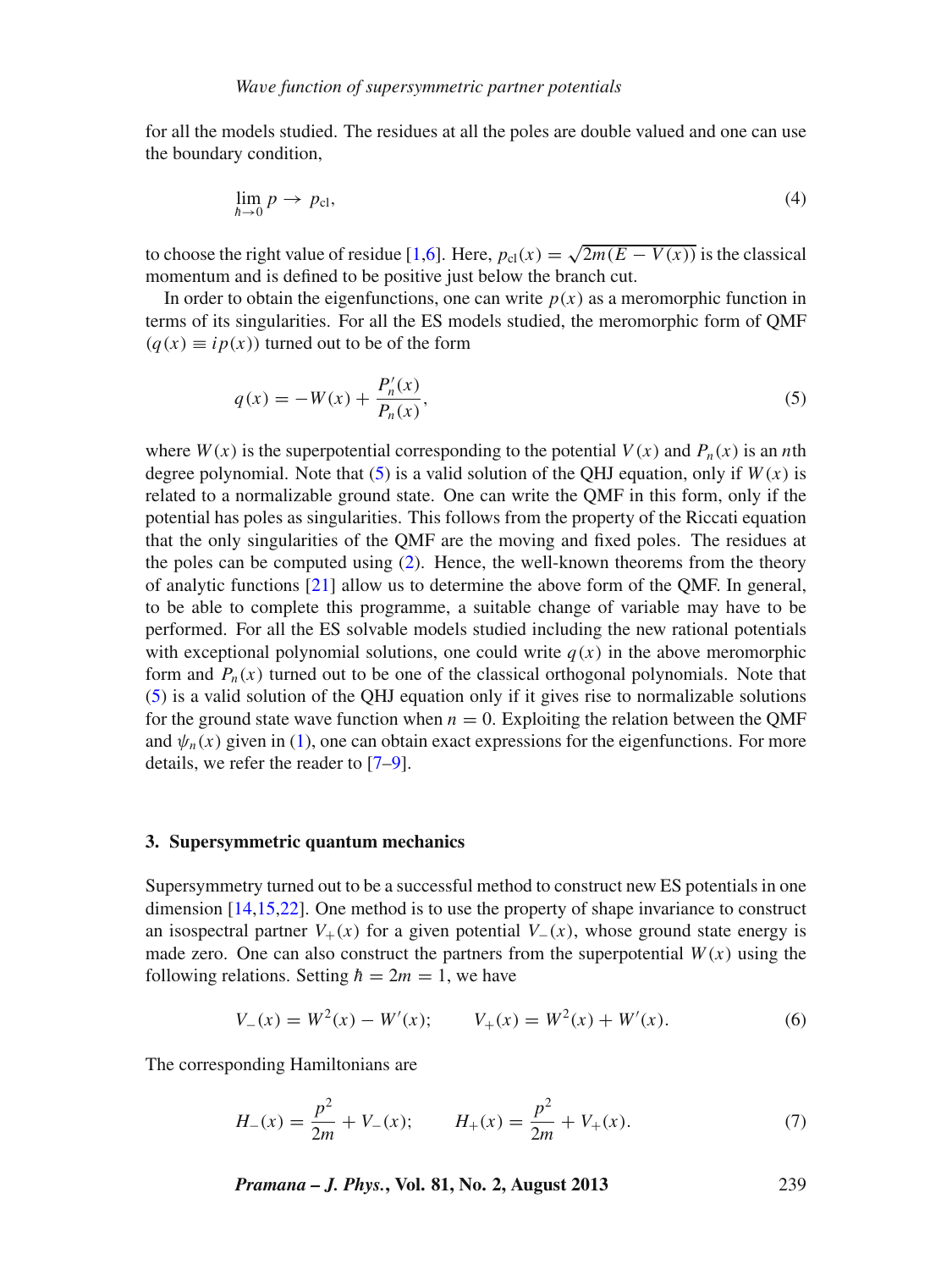Denoting the eigenfunctions of the partners  $V_-(x)$  and  $V_+(x)$  as  $\psi_F(x)$  and  $\chi_F(x)$ respectively, the Schrödinger equations for  $V_-(x)$  and  $V_+(x)$  are

$$
-\frac{d^2\psi_E(x)}{dx^2} + V_-(x)\psi_E(x) = E\psi_E(x)
$$
\n(8)

and

$$
-\frac{d^2\chi_E(x)}{dx^2} + V_+(x)\chi_E(x) = E\chi_E(x).
$$
 (9)

The intertwining operators  $A$  and  $A^{\dagger}$  are defined as

$$
A = \frac{\mathrm{d}}{\mathrm{d}x} + W(x); \qquad A^{\dagger} = -\frac{\mathrm{d}}{\mathrm{d}x} + W(x) \tag{10}
$$

respectively. The two Hamiltonians in terms of these operators are

$$
H_{-}(x) = A^{\dagger} A; \qquad H_{+}(x) = A A^{\dagger}.
$$
 (11)

The isospectral eigenfunctions of  $H_-(x)$  are related to those of  $H_+(x)$  by the following equations:

<span id="page-3-0"></span>
$$
\psi_E(x) = CA^{\dagger} \chi_E(x), \qquad \chi_E(x) = DA \psi_E(x), \tag{12}
$$

where *C* and *D* are constants. SUSY is unbroken when the ground state energy of  $V_-(x)$ is zero and  $A\psi_0(x) = 0$ , with  $\psi_0(x)$  being the ground state of  $V_-(x)$ . Here,  $\psi_0(x)$  is normalizable, while  $\chi_0(x)$  is non-normalizable and the partners are isospectral except for the ground state energy. When SUSY is spontaneously broken, the partners are isospectral including the ground states and the superpotential gives rise to non-normalizable ground state solutions of the Schrödinger equations corresponding to both the partners. In the following section, we consider the case where SUSY is unbroken and show that the eigenfunctions with same energy differ by one node.

# **4. Relation between the logarithmic derivatives**

We introduce the logarithmic derivatives of the eigenfunctions as

<span id="page-3-1"></span>
$$
q_E(x) = \frac{1}{\psi_E(x)} \frac{d}{dx} \psi_E(x), \qquad k_E(x) = \frac{1}{\chi_E(x)} \frac{d}{dx} \chi_E(x) \tag{13}
$$

such that

$$
\psi_E(x) = \alpha \exp\left(\int q_E(x) dx\right), \qquad \chi_E(x) = \beta \exp\left(\int k_E(x) dx\right), \tag{14}
$$

where  $\alpha$  and  $\beta$  are the normalization constants. Using [\(12\)](#page-3-0) one can obtain a relation between the two wave functions as

$$
\psi_E(x) = CA^{\dagger} \chi_E(x) \n= C \left( -\frac{d}{dx} \chi_E(x) + W(x) \chi_E(x) \right).
$$
\n(15)

240 *Pramana – J. Phys.***, Vol. 81, No. 2, August 2013**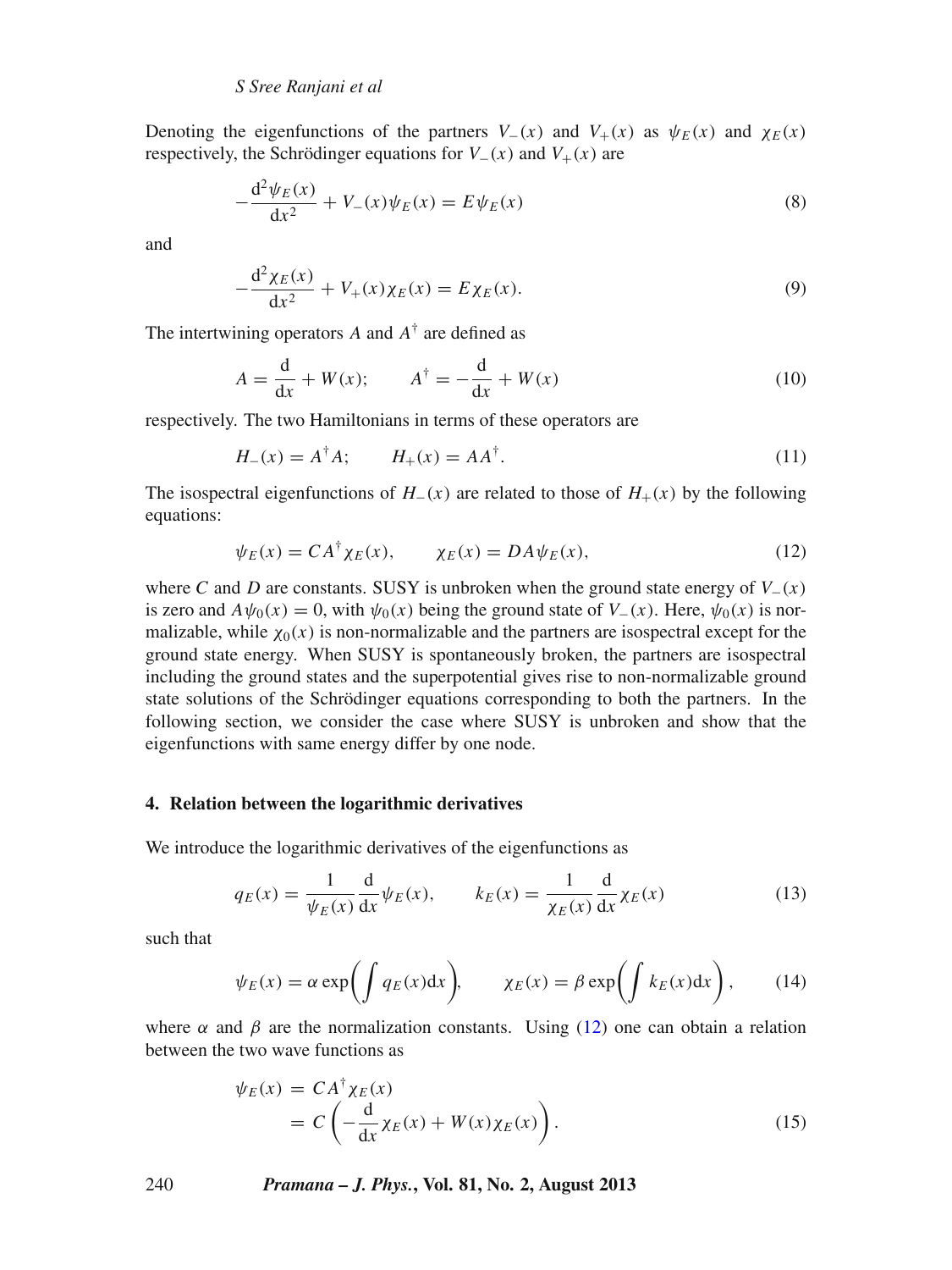Dividing by  $\chi_E(x)$  on both sides and using [\(13\)](#page-3-1), we obtain

<span id="page-4-0"></span>
$$
\frac{\psi_E(x)}{\chi_E(x)} = C(-k_E(x) + W(x)).
$$
\n(16)

Similarly, using the equation for  $\chi_E(x)$ , we can obtain

<span id="page-4-1"></span>
$$
\frac{\chi_E(x)}{\psi_E(x)} = D(q_E(x) + W(x)).\tag{17}
$$

Multiplying  $(16)$  and  $(17)$ , we obtain

<span id="page-4-2"></span>
$$
CD[q_E(x) + W(x)][-k_E(x) + W(x)] = 1.
$$
\n(18)

Assuming that the eigenfunctions are normalized, one can write

$$
(\chi_E(x), \chi_E(x)) = (\chi_E(x), DA\psi_E(x))
$$
  
= (\chi\_E(x), DC AA<sup>†</sup> \chi\_E(x)) = CDE = 1 (19)

which implies

$$
CD = \frac{1}{E}.\tag{20}
$$

Therefore, [\(18\)](#page-4-2) becomes

<span id="page-4-3"></span>
$$
[q_E(x) + W(x)][-k_E(x) + W(x)] = E.
$$
\n(21)

Using the QHJ equation for  $q_E(x)$ ,

$$
q_E^2(x) + q'_E(x) + E - V_-(x) = 0,
$$
\n(22)

one obtains

$$
E = -[(q_E^2(x) - W^2(x)) + (q_E'(x) + W'(x))],
$$
\n(23)

where  $V_-(x)$  in terms of the superpotential is used. Substituting this expression of *E* in [\(21\)](#page-4-3) and after algebraic manipulation, one finds,

$$
k_E(x) = q_E(x) + \left(\frac{q'_E(x) + W'(x)}{q_E(x) + W(x)}\right)
$$
\n(24)

with  $E = E_n$ , which implies that for the log derivative,  $q_E(x)$ , the point at infinity is an isolated singularity, and we can write  $q_E(x)$  as a meromorphic function. Substituting the meromorphic form of  $q_E(x)$  from [\(5\)](#page-2-0) in the second term of the above equation we get

$$
k_E(x) - q_E(x) = \frac{q'_E(x) + W'(x)}{q_E(x) + W(x)} = \frac{P''_n(x)}{P_n(x)} - \frac{P'_n(x)}{P_n(x)}.
$$
\n(25)

Integrating over the contour  $C$ , which encloses  $n$  nodes on the real line, we obtain

$$
\oint_C k_E(x)dx = \oint_C q_E(x)dx + \oint_C \left(\frac{P_n''(x)}{P_n(x)} - \frac{P_n'(x)}{P_n(x)}\right)dx.
$$
\n(26)

Using the the argument principle [\[21\]](#page-9-10), we obtain

$$
\oint_C k_E(x)dx = \oint_C q_E(x)dx + (n-1) - n,\tag{27}
$$

*Pramana – J. Phys.***, Vol. 81, No. 2, August 2013** 241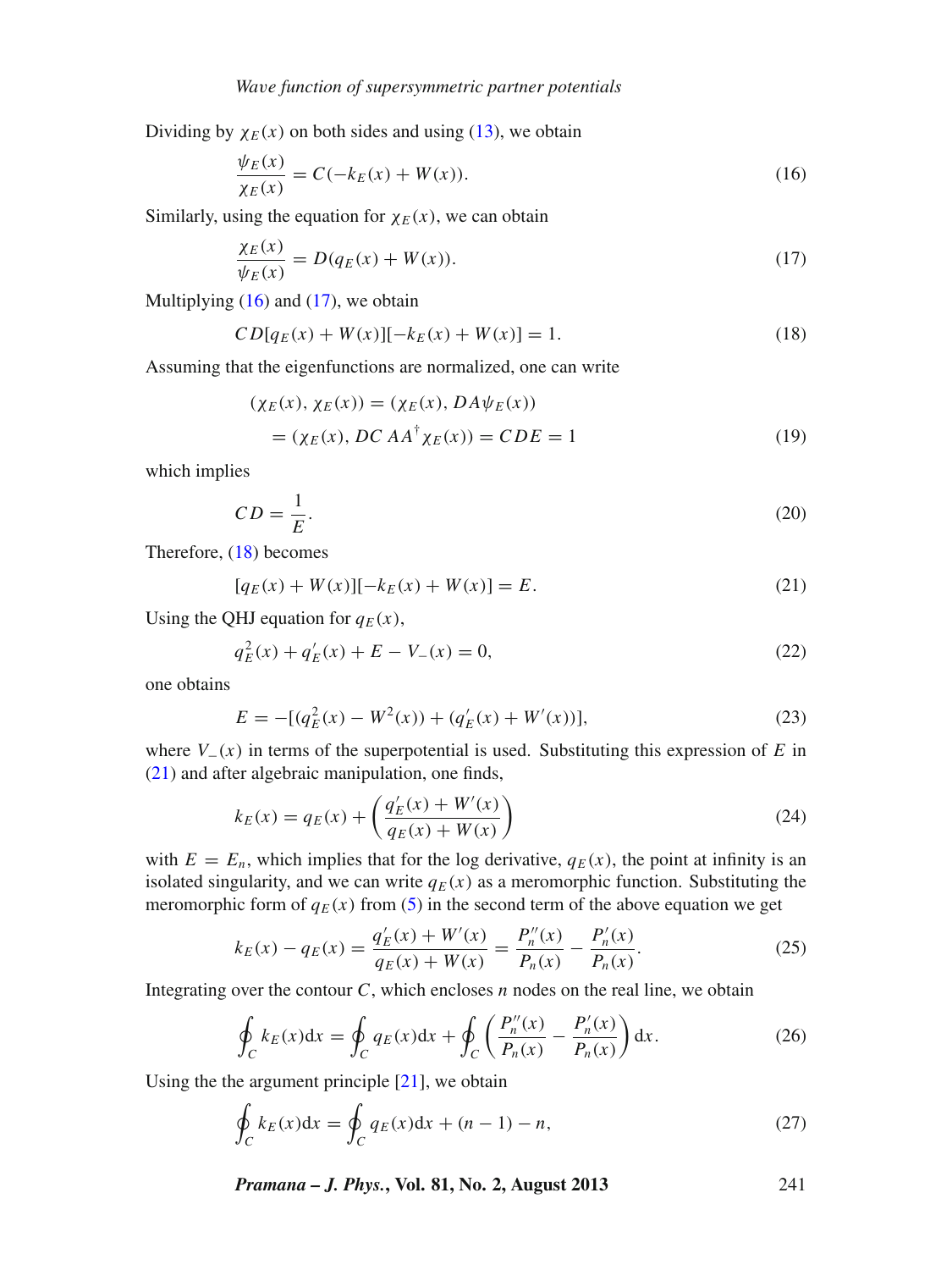which gives

$$
\oint_C q_E(x)dx - \oint_C k_E(x)dx = 1.
$$
\n(28)

Thus, we see that log derivatives corresponding to  $\psi_F(x)$  and  $\chi_F(x)$  have a difference of one pole. This implies that the eigenfunctions of the partner potentials with the same energy, have a difference of one node between them. This completes the proof of Gozzi's criterion. We point out here that the above proof breaks down if  $W(x)$  does not correspond to a normalizable ground state. This is exactly what happens when SUSY is broken, which is analysed later.

# 4.1 *Isospectral deformation*

The technique of isospectral deformation is employed to generate a new family of strictly isospectral potentials. In this family the partners are isospectral including the ground state and they are not, in general, shape invariant. Consider the partners  $V_-(x)$ ,  $V_+(x)$  and the corresponding superpotential  $W(x)$ . We want to find the most general superpotential,  $\tilde{W}(x)$ , where

$$
\tilde{W}(x) = W(x) + \phi(x) \tag{29}
$$

such that  $\tilde{V}_+(x) = (\tilde{W}(x))^2 + (d/dx)\tilde{W}(x)$  is the same as  $V_+(x)$ . The form of  $\phi(x)$  is obtained by demanding that

$$
V_{+}(x) = \tilde{V}_{+}(x,\lambda) = \tilde{W}^{2}(x) + \tilde{W}'(x),
$$
\n(30)

which leads to the Bernoulli's equation for  $\phi(x)$ :

$$
\phi^{2}(x) + 2W(x)\phi(x) + \phi'(x) = 0.
$$
\n(31)

The solutions of this equation are of the form

$$
\phi(x) = \frac{d}{dx}(I_0(x) + \lambda),\tag{32}
$$

where

$$
I_0(x) = \int_0^x (\psi_0^-(x))^2 dx,
$$
\n(33)

with  $\psi_0^-(x)$  being the ground state of  $V_-(x)$  and  $\lambda$  taking values in the ranges  $\lambda > 0$  and  $\lambda < -1$ . Thus, the most general superpotential  $\tilde{W}(x)$  turns out to be

$$
\tilde{W}(x) = W(x) + \frac{d}{dx}(I_0(x) + \lambda),\tag{34}
$$

and the expression for the partner  $\tilde{V}_-(x,\lambda)$  is given by

$$
\tilde{V}_{-}(x,\lambda) = V_{-}(x) - \frac{4\psi_0^-(x)\psi_0^{-(x)}}{(I_0(x)+\lambda)} + \frac{2(\psi_0^-(x))^4}{(I_0(x)+\lambda)^2}.
$$
\n(35)

From the above equation, it is clear that  $V_-(x)$  and  $\tilde{V}_-(x,\lambda)$  are not shape invariant, but are isospectral including the ground state. When one looks at the expression for the

## 242 *Pramana – J. Phys.***, Vol. 81, No. 2, August 2013**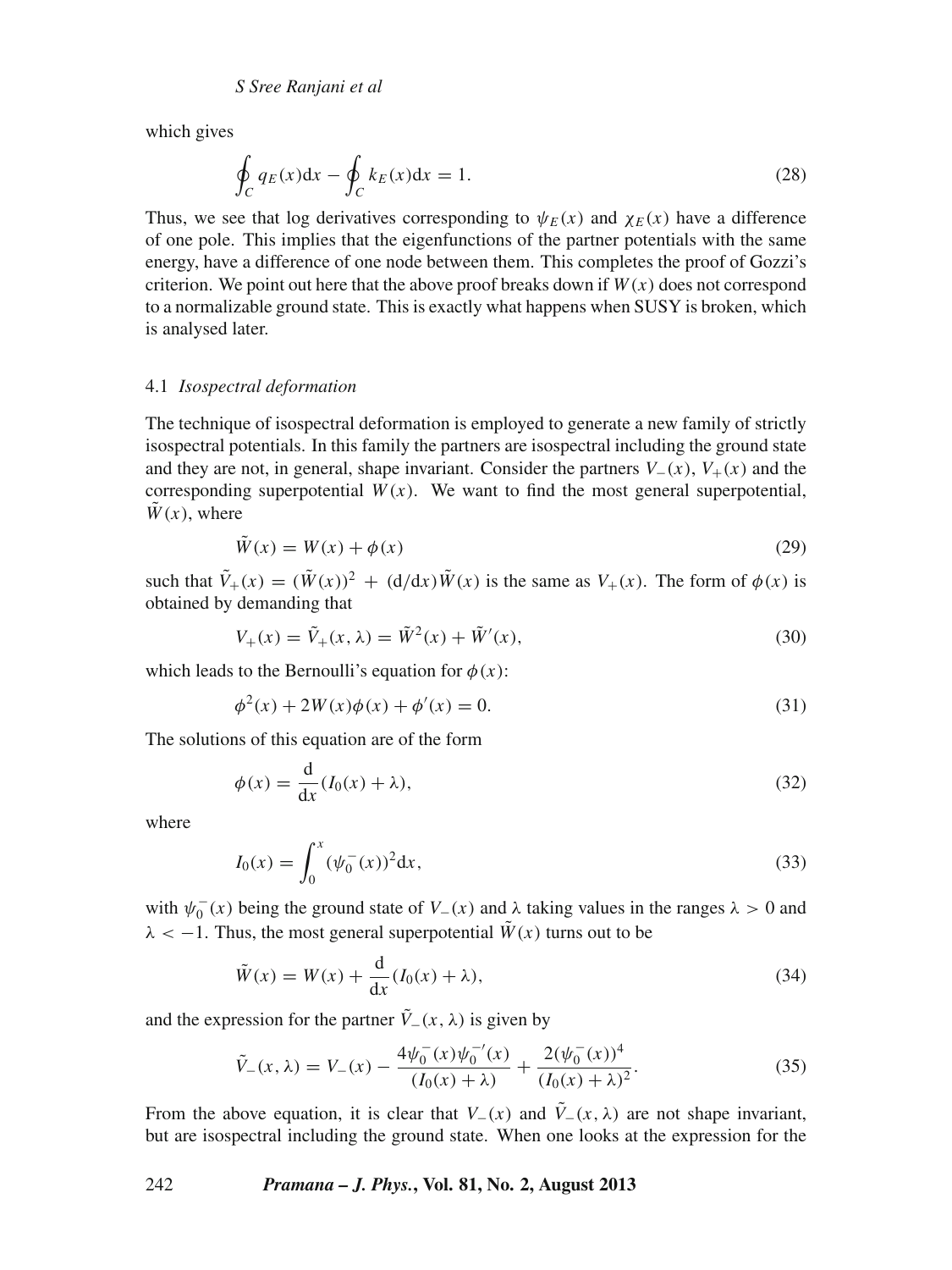## *Wa*v*e function of supersymmetric partner potentials*

new potential, the singularity structure of the QMF corresponding to this potential is not transparent. Therefore, it is not clear from the QHJ point of view that the QHJ condition gives a spectrum identical to the original potential. But, the fact that  $\tilde{W}(x)$  corresponds to a normalized wave function allows our proof of Gozzi's criterion to be extended to this case also, and show that the spectrum of the new potential is identical to that of the old potential. Proof of Gozzi's index is applicable to these potentials as well. Normalized ground state wave function of  $\tilde{V}_+(x,\lambda)$  is given as

$$
\tilde{\psi}_0^+(x) = \frac{\sqrt{\lambda(1+\lambda)\psi_0^-(x)}}{I_0(x)+\lambda}.
$$

## 4.2 *Broken SUSY case*

The correspondence between the nodes of the partners with broken SUSY will be established using the following example [\[20\]](#page-9-9). Consider the superpotential

<span id="page-6-0"></span>
$$
W(r, l, \omega) = \frac{\omega r}{2} - \frac{l+1}{r}; \qquad l < -1,
$$
 (36)

giving partner potentials

$$
V_1(r, l, \omega) = \frac{\omega^2 r^2}{4} + \frac{l(l+1)}{r^2} - \left(l + \frac{3}{2}\right)\omega,\tag{37}
$$

$$
V_2(r, l, \omega) = \frac{\omega^2 r^2}{4} + \frac{(l+1)(l+2)}{r^2} - \left(l + \frac{1}{2}\right)\omega,
$$
\n(38)

which have broken SUSY between them [\[20\]](#page-9-9). They are shape invariant and are related to each other through the relation

$$
V_2(r, l, \omega) = V_1(r, l+1, \omega) + 2\omega.
$$
\n(39)

From [\(36\)](#page-6-0), it is seen that the 'ground state solutions',  $\exp(\pm \int W(r) dr)$ , for the partners are non-normalizable and hence one cannot use the intertwining operators to obtain the eigenfunctions. Therefore, our earlier proof for Gozzi's criterion breaks down.

In order to show the relation between the nodes of the eigenfunctions of the same energy in the case of broken SUSY, we look for potentials  $V_1^-(r, l, \omega)$  and  $V_2^-(r, l, \omega)$ constructed such that the SUSY is unbroken between the pairs  $V_1(r, l, \omega)$ ,  $V_1^-(r, l, \omega)$ and  $V_2(r, l, \omega)$ ,  $V_2^-(r, l, \omega)$ . The relationship between various potentials is illustrated in figure [1.](#page-7-0)

In [\[20](#page-9-9)], the partner of  $V_1(r, l, \omega)$ , which has normalizable ground state wave function is given as

$$
V_1^-(r,l,\omega) = \frac{\omega^2 r^2}{4} + \frac{(l+1)(l+2)}{r^2} + \left(l + \frac{1}{2}\right)\omega.
$$
 (40)

The corresponding superpotential is

$$
W_1 = \frac{\omega r}{2} + \frac{l+1}{r}; \qquad l < -1. \tag{41}
$$

*Pramana – J. Phys.***, Vol. 81, No. 2, August 2013** 243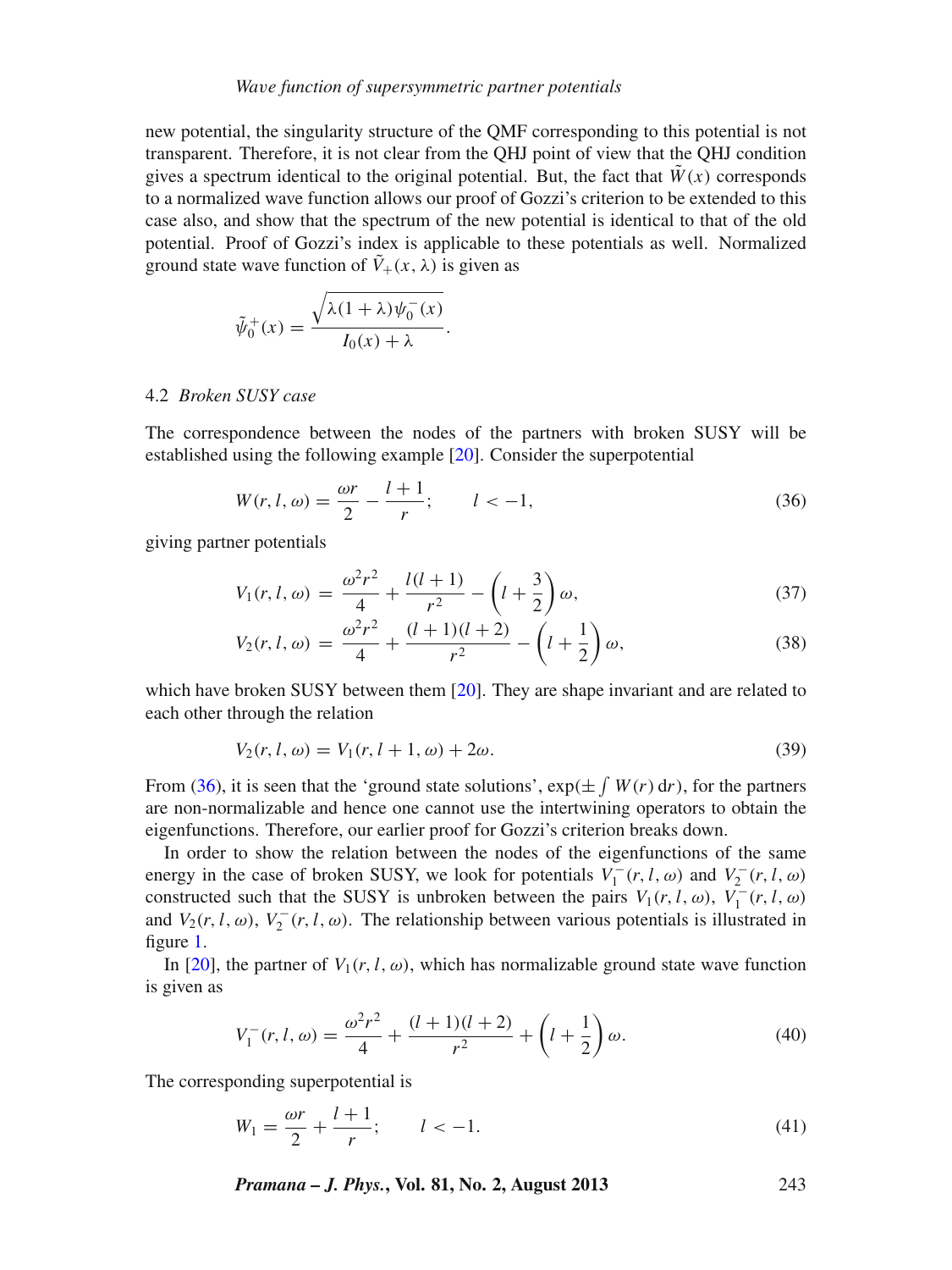*S Sree Ranjani et al*

<span id="page-7-0"></span>

**Figure 1.** Potentials  $V_1$  and  $V_2$  and their partners with which they share unbroken SUSY.

The shape invariance is obtained through

$$
V_1(r, l, \omega) = V_1^-(r, l - 1, \omega) - \omega(2l - 4).
$$
 (42)

The ground state of  $V_1^-(r, l, \omega)$  is normalizable and SUSY is unbroken between them. Therefore, we can say that the two states with the same energy corresponding to *V*<sub>1</sub><sup>-</sup>(*r*,*l*, ω) and *V*<sub>1</sub>(*r*, *l*, ω) have *n* and *n* − 1 nodes respectively.

Similarly for the other potential  $V_2(r, l, \omega)$ , the partner with which it has unbroken SUSY is given as [\[20](#page-9-9)]

$$
V_2^-(r,l) = \frac{\omega^2 r^2}{4} + \frac{(l+2)(l+3)}{r^2} + \left(l + \frac{3}{2}\right)\omega.
$$
 (43)

The corresponding superpotential is

$$
W_2 = \frac{\omega r}{2} + \frac{l+2}{r}; \qquad l < -1. \tag{44}
$$

The shape invariance relation between these partners is

$$
V_2(r, l, \omega) = V_2^-(r, l - 1, \omega) + \omega(2l + 1).
$$
 (45)

Since SUSY is unbroken between them, we can assert that the *n*th excited state of  $V_2^-(r, l, \omega)$  has *n* nodes and the corresponding state of  $V_2(r, l, \omega)$  has  $n - 1$  nodes. Thus, we have shown that the number of nodes corresponding to the *n*th excited states of  $V_1(r, l, \omega)$  and  $V_2(r, l, \omega)$  are  $n - 1$ . Therefore, the difference of nodes between states of the partners, with broken SUSY, corresponding to the same energy is zero.

# **5. QHJ construction of exact SUSY partners**

Given exactly solvable broken SUSY partner potentials  $V_i(x)$ ,  $i = 1, 2$ , an explicit construction of new potentials  $V_i^-(x)$  can be generally achieved within the QHJ framework. To find the potentials  $V_i^-(x)$ , so that SUSY is exact for the pairs  $V_i(x)$  and  $V_i^-(x)$ , we look for solutions of the Riccati equation

<span id="page-7-1"></span>
$$
W_i^2(x) + W_i'(x) = V_i(x) - C_i, \qquad i = 1, 2
$$
\n(46)

244 *Pramana – J. Phys.***, Vol. 81, No. 2, August 2013**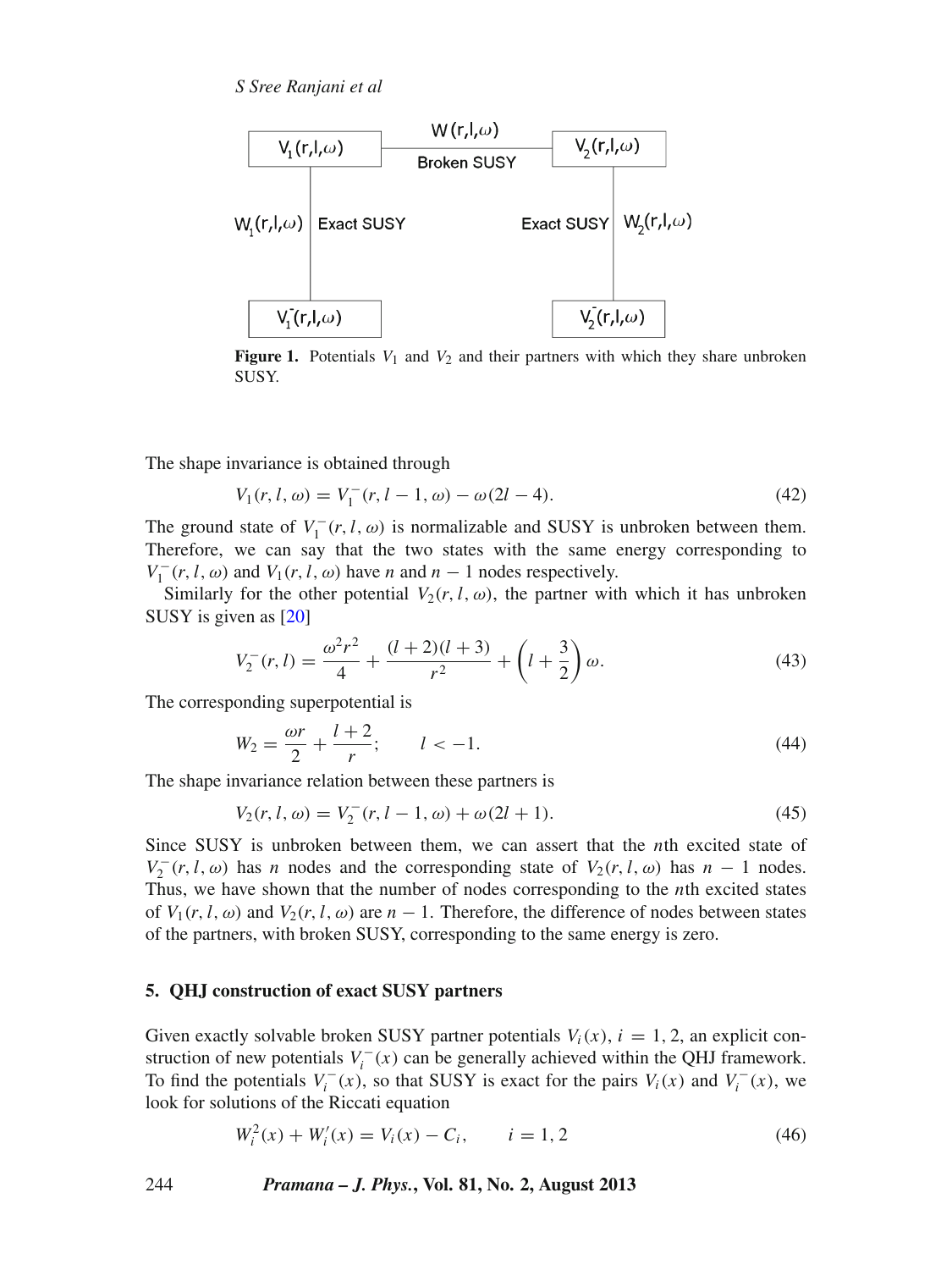for the suprepotentials  $W_i(x)$ , where  $C_i$  are constants. The superpotential  $W_i(x)$  equals the QMF apart from a numerical factor. In general, QMF corresponding to an excited state will have moving poles. For the ground state these moving poles are absent. The OMF, and hence  $W_i(x)$ , are completely determined by the fixed singular points of the potential  $V_i(x)$ . The quadratic nature of [\(46\)](#page-7-1) gives two solutions for  $W_i(x)$ . We choose  $W_i(x)$  such that

$$
\exp\left(-\int W_i(x)dx\right) = \psi_0(x) \tag{47}
$$

is normalizable and therefore becomes the zero energy ground state solution of the poten- $V_i^-(x) = W_i^2(x) - W_i'(x)$ . With  $W_i^2(x) + W_i'(x) + C_i = V_i(x)$  SUSY is exact between  $V_i(x)$  and  $V_i^-(x)$ . Thus, for potentials supporting the bound states, we can always construct a  $W_i(x)$  which is associated with a normalizable ground state.

Applying the above process to the potentials  $V_1(x)$  and  $V_2(x)$ , we shall arrive at the familiar results of [\[20](#page-9-9)] already used above.

# **6. Conclusions**

Making use of the QHJ machinery, we have shown that the nodes of eigenfunctions of the SUSY partners, corresponding to the same energy, have a difference of one node when SUSY is unbroken and zero nodes when SUSY is broken. This furnishes a formal and independent proof of Gozzi's criterion.

The process of isospectral deformation from  $W(x)$  to  $\tilde{W}(x)$  leads to strictly isospectral potentials  $V_+(x)$  and  $\tilde{V}_+(x)$ . The proof of SUSY being unbroken in this case is completed via the proof of Gozzi's criterion.

#### **Acknowledgements**

SSR thanks the Department of Science and Technology (DST), India (fast track scheme for young scientists (D.O. No: SR/FTP/PS-13/2009)) for financial support. The authors thank the referee for the useful comments.

#### **References**

- <span id="page-8-0"></span>[1] R A Leacock and M J Padgett, *Phys. Re*v*. D* **28**, 2491 (1983)
- <span id="page-8-1"></span>[2] R A Leacock and M J Padgett, *Phys. Re*v*. Lett.* **50**, 3 (1983)
- <span id="page-8-2"></span>[3] E Gozzi, *Phys. Lett. B* **165**, 351 (1985)
- <span id="page-8-3"></span>[4] S Sree Ranjani, *Quantum Hamilton–Jacobi solution for spectra of se*v*eral one dimensional potentials with special properties,* Thesis (University of Hyderabad, 2005), arXiv:0408036
- <span id="page-8-4"></span>[5] K G Geojo, *Quantum Hamilton–Jacobi study of wa*v*e functions and energy spectrum of sol*v*able and quasi-exactly sol*v*able models,* Thesis (University of Hyderabad, 2004), arXiv:0410008
- <span id="page-8-5"></span>[6] R S Bhalla, A K Kapoor and P K Panigrahi, *Am. J. Phys.* **65**, 1187 (1997)
- <span id="page-8-6"></span>[7] S Sree Ranjani, K G Geojo, A K Kapoor and P K Panigrahi, *Mod. Phys. Lett. A* **19**, 1457 (2004)
- [8] K G Geojo, S Sree Ranjani and A K Kapoor, *J. Phys. A: Math. Gen.* **36**, 4591 (2003)